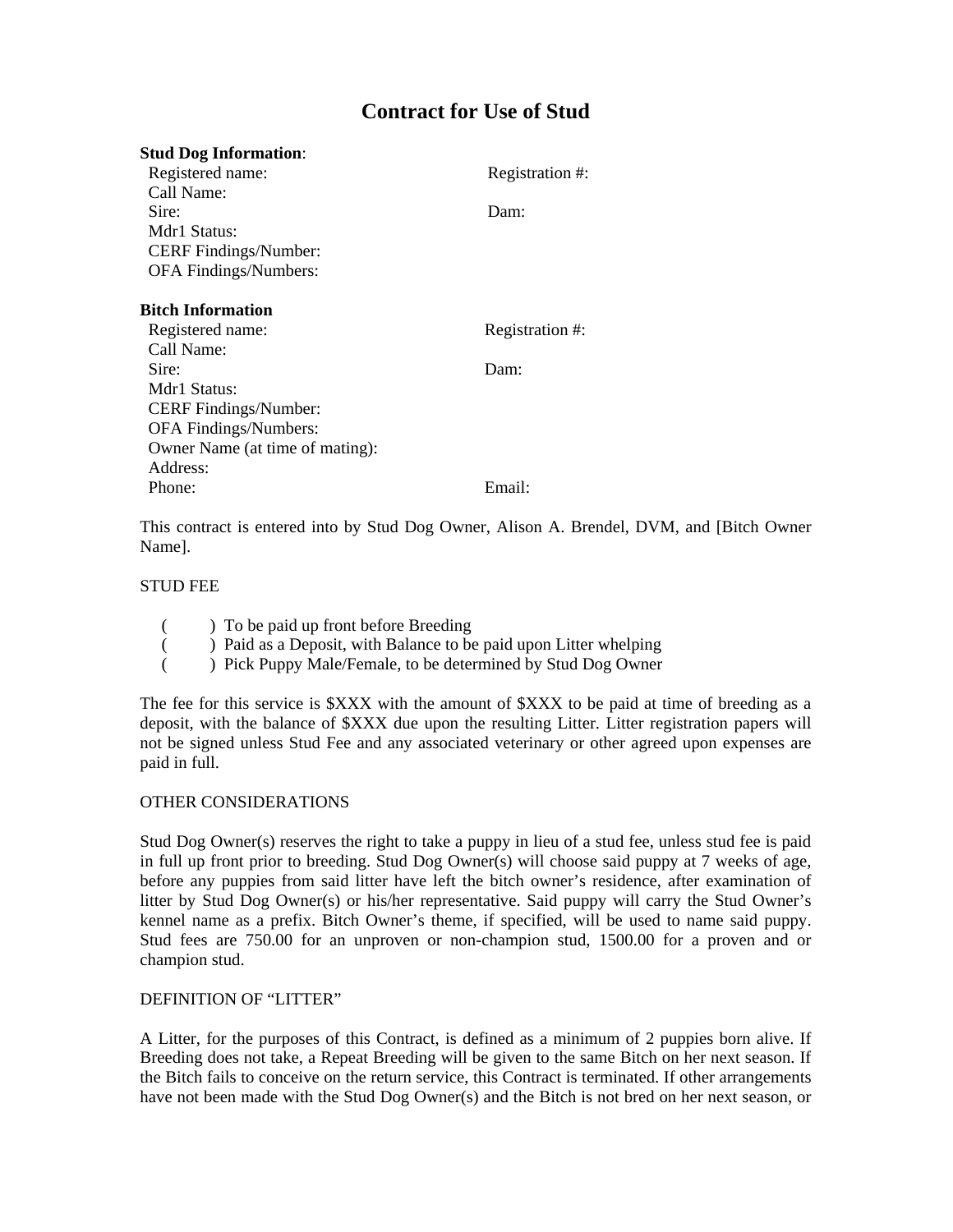is bred to another Stud Dog on her next season, the Deposit is forfeited and the Contract is null and void. If Litter results in only one puppy, and the Bitch Owner does not wish to repeat the Breeding, the deposit paid prior to Breeding, plus expenses, will be considered payment for a one puppy Litter and the Contract is fulfilled.

Balance of Stud Fee must be paid in full before Bitch is returned to Bitch Owner after a repeat Breeding.

### STUD DOG OWNER AGREES TO:

- 1) Provide a four-generation pedigree of the above-named Stud Dog;
- 2) Provide copies of any OFA or other clearances or testing results that have been performed on the Stud Dog;
- 3) Provide documentation of a current clear Brucellosis screening;
- 4) Take proper care of the Bitch while in Stud Dog Owner's charge;
- 5) Sign Litter Registration promptly upon payment in full of Stud Fee and any other outstanding balance related to this Breeding.

## BITCH OWNER AGREES TO:

- 1) Pay the agreed Stud Service Fee Deposit before the Bitch is serviced;
- 2) Pay the Balance of the Stud Fee upon birth of Litter resulting from this Breeding;
- 3) Provide a four-generation pedigree of the Bitch to be bred;
- 4) Provide a copy of the ISWS registration certificate with full status listed , OR ISWS Limited Certificate with Elevation form attached.
- 5) Provide copies of any OFA or other clearances or testing results that have been performed on the Bitch to be bred;
- 6) Provide documentation of a current clear Brucellosis screening;
- 7) Provide documentation of a clear vaginal culture. This is to protect both the Stud and the Bitch. Further it is suggested that the culture be done far enough in advance to allow treatment of any problems with antibiotics before the Breeding. If while in care of the Stud Dog Owner, a culture or veterinary examination may be required at the Bitch Owner's expense if there is any suspicion of a problem. Bitch Owner shall be liable for any loss of Stud Dog's future services due to Bitch Owner's concealment of health problems;
- 8) Send the Bitch in good health, free of parasites or infections, and in season;
- 9) Notify Stud Dog Owner in writing, no later than 70 days after Breeding, if no pregnancy results from the mating. Failure to do so will result in no return service being provided;
- 10) Keep the Bitch properly confined following Breeding to ensure no other Dog could mate her accidentally before her season is complete;
- 11) Agrees to not knowingly sell or transfer puppies resulting from this Breeding to any person or firm connected with the business of resale or wholesale of dogs.
- 12) Pay any and all veterinary and financial arrangements, including, but not limited to traveling expenses, emergency vet care related to this Breeding, etc.

# OTHER AGREEMENTS

Bitch Owner is responsible for all testing done to the bitch prior to and during Breeding to assure the proper timing of said Breeding. If Stud Dog is able to perform naturally and for some reason the Bitch Owner asks for artificial insemination or the Bitch cannot be bred naturally, Bitch Owner is responsible for cost of said process. If Bitch Owner is not willing to pay for progesterone testing, smears or AI's this should be stated ahead of time and included in the contract initialed by both parties. If this is the case we will try our best to breed the dogs at the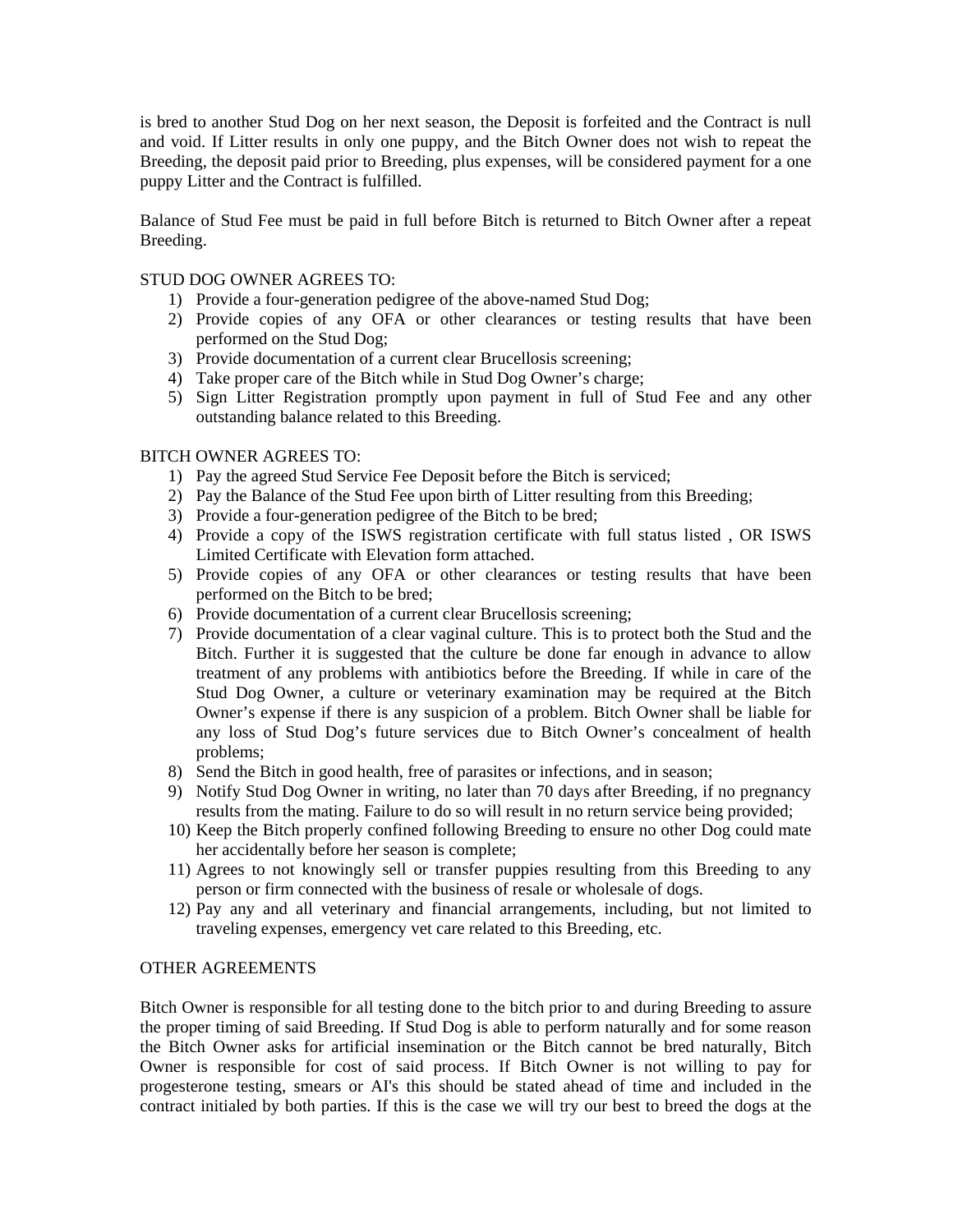proper time but if no puppies result the deposit is forfeited and no repeat breeding is offered.

The cost of shipping Bitch to and from Stud dog is that of the Bitch Owner. Stud Dog Owner does not charge a boarding fee or pick up and delivery charge unless Bitch must stay for a longer period of time than what is usually necessary or if Stud Dog Owner must travel over 50 miles to pick up Bitch. Bitch Owner is responsible for the cost of Bitch's food, supplements and medication while in the care of the Stud Dog Owner.

Bitch will be treated like one of the Stud Dog Owner's own animals when in the care of the Stud Dog Owner. Bitch will be kept inside in Stud Dog Owner's home during her stay. She will be exercised, played with and pampered. Stud Dog Owner will make his/her greatest effort to make sure this Bitch will feel comfortable during her stay, as well as being adequately separated from Stud Dog Owner's other male dogs.

Bitch will be bred two to three times naturally or artificially depending on what the Stud Dog Owner's veterinarian feels is best to cover the entire breeding cycle. We will make every effort to cover the entire breeding cycle of the bitch.

No puppies resulting from the breeding may be sold to brokers, pet shops or puppy mills. Should this part of the contract be ignored Stud Dog Owner will pursue this clause in a court of law. Further, Stud Dog Owner requires that no puppies sired by this Stud Dog are sold outside the United States unless expressed permission is given in writing by same.

#### Chilled Extended or Frozen Semen:

If Bitch Owner elects to have fresh chilled or frozen semen shipped to the Bitch the entire cost is that of the Bitch Owner. This fee is in addition to the Stud Fee. Litter papers will not be signed until the remainder of the Stud Fee and the entire cost of the Chilled/Frozen semen expenses are paid in full.

If breeding does not take Bitch Owner is still responsible for the cost of the Chilled/Frozen semen expenses. Further, if semen was drawn and arrived in good shape and Bitch Owner does not wish to repeat the breeding the original deposit will serve as the fee for the original breeding plus any out of pocket expenses Stud Dog Owner has acquired, and this contract will be null and void. Should Bitch Owner choose to do a second breeding - the remainder of the Stud Dee is due up front.

### Additional:

Bitch Owner agrees to provide Stud Dog Owner with a list of names and addresses of owners of puppies resulting from this breeding along with the ISWS names and numbers of each puppy.

All pet puppies are to be sold on limited registration papers with spay/neuter contracts. Stud Dog Owner will happily provide Bitch Owner with a copy of a Pet and Show Contract if one is needed.

Stud Dog Owner understands that most breeders sell puppies with a first right of refusal clause. Stud Dog Owner would appreciate being informed of puppies that are returned for any reason. An effort will be made on the Stud Dog Owner's part to help Bitch Owner find a new home for said puppy. Stud Dog Owner wishes Bitch Owner to understand that he/she takes the breeding of said Stud Dog very seriously and will be very interested in the puppies resulting from this litter for their entire lifetime. Stud owners agrees to accept returned puppies if the Bitch Owner is unable to at that time.